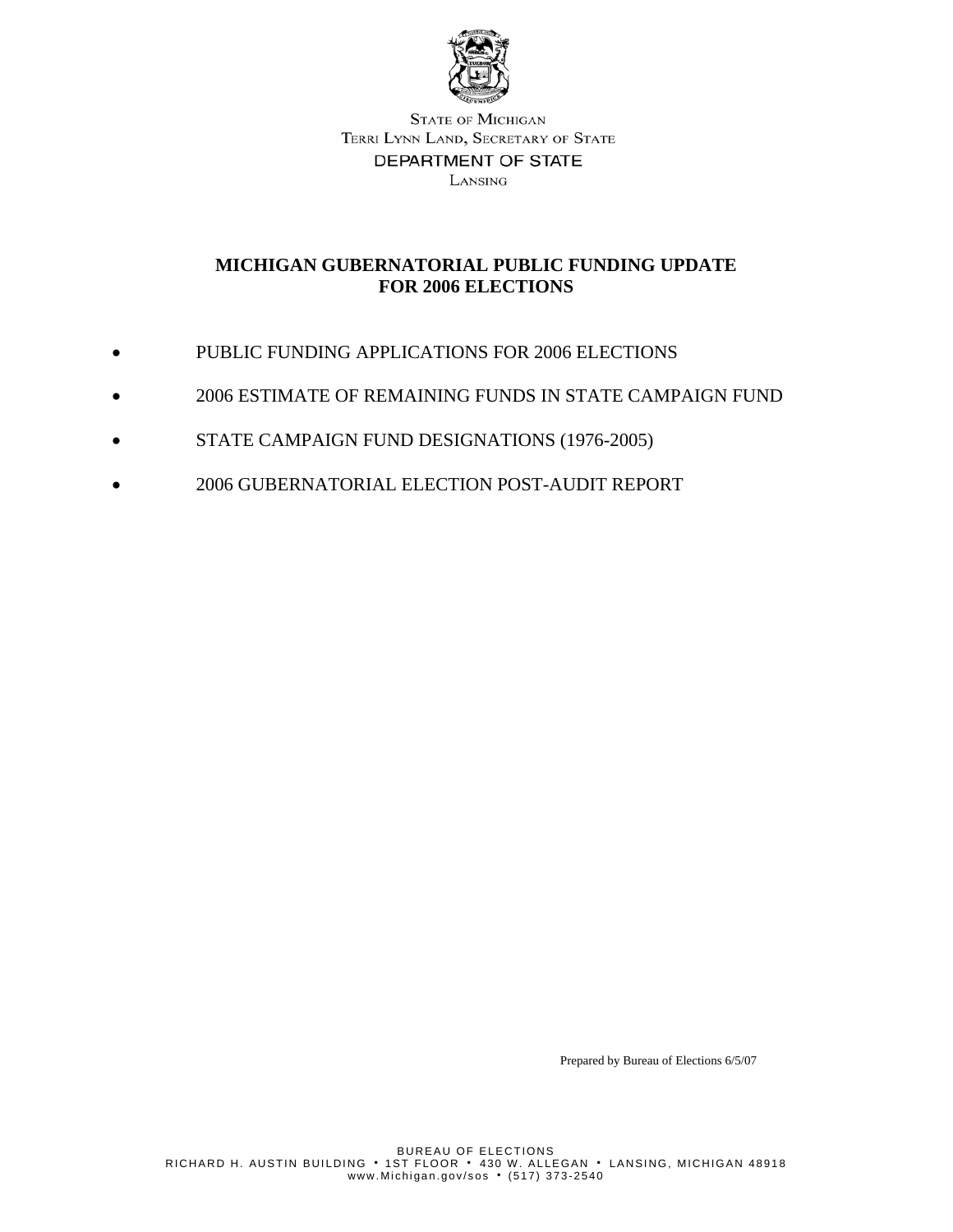

## **PUBLIC FUNDING APPLICATIONS FOR 2006 ELECTIONS**

## **PRIMARY ELECTION**

No public funding applications filed for the Primary Election.

## **GENERAL ELECTION**

### JENNIFER M. GRANHOLM FOR GOVERNOR ID# 510278-5

- Public Funding Application General Election Filed on 8/9/06.
- Qualified to receive \$1,125,000.00 as winner of Democratic Party.
- Certified by Bureau of Elections on August 15, 2006 to receive \$56,250.00 based on unofficial primary election results.
- Certified by Bureau of Elections on August 29, 2006 to receive the balance of \$1,068,750.00 after official certification of primary election results by the Board of State Canvassers.

### **GENERAL ELECTION SUMMARY**

| Total General Election Public Funds Certified by Bureau of Elections | \$1,125,000.00 |
|----------------------------------------------------------------------|----------------|
| Grand Total Public Funds Certified as of August 29, 2006             | \$1,125,000.00 |

CLT 06/05/07 PF Summary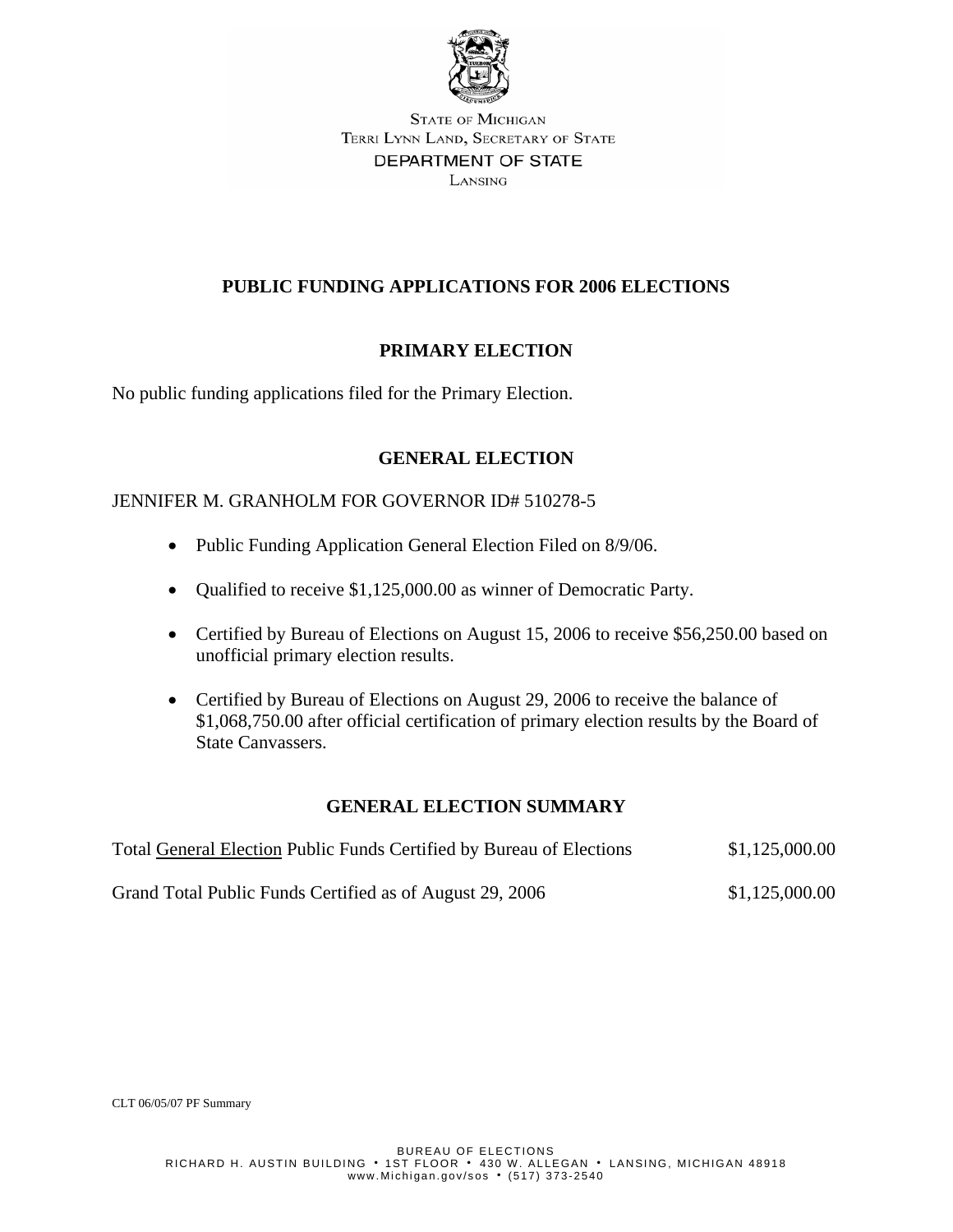

### **SUMMARY**

 Estimate of Remaining Funds in State Campaign Fund (as of December 31, 2006) Estimate of available funds by Robert J. Kleine, State Treasurer, for 2006 elections

| Balance from 2002 Elections                                                                                                              | \$2,345,973.44 |                |
|------------------------------------------------------------------------------------------------------------------------------------------|----------------|----------------|
| 2002 Tax Designation                                                                                                                     | \$1,873,691.11 |                |
| 2003 Tax Designation                                                                                                                     | \$1,403,943.00 |                |
| 2004 Tax Designation                                                                                                                     | \$1,485,604.13 |                |
| 2005 Tax Designation                                                                                                                     | \$1,270,050.00 |                |
|                                                                                                                                          | \$8,379,261.68 |                |
| Rounded working amount:                                                                                                                  |                | \$8,379,261.68 |
| Set aside for the General Election - major party                                                                                         | \$2,250,000.00 |                |
| Set aside for possible third party or independent                                                                                        |                |                |
| candidate in General Election                                                                                                            | \$250,000.00   |                |
| Total set-aside for General                                                                                                              |                |                |
| Election                                                                                                                                 | \$2,500,000.00 |                |
| Available funds for the 2006 Primary Election distribution                                                                               |                | \$5,879,261.68 |
| Contributions submitted for matching funds for Primary Election<br>Contributions determined to be eligible for matching funds            |                |                |
| <b>Public Funds Certified by Bureau of Elections and Disbursed by</b><br>Department of Treasury for Primary Election as of Dec 31, 2006: |                |                |
|                                                                                                                                          | \$0.00         |                |
| <b>Total disbursed for Primary Election</b>                                                                                              |                | \$0.00         |
| Balance remaining from Primary Election funds as of December 31, 2006<br>(based on original set-aside)                                   |                | \$5,879,261.68 |
|                                                                                                                                          |                |                |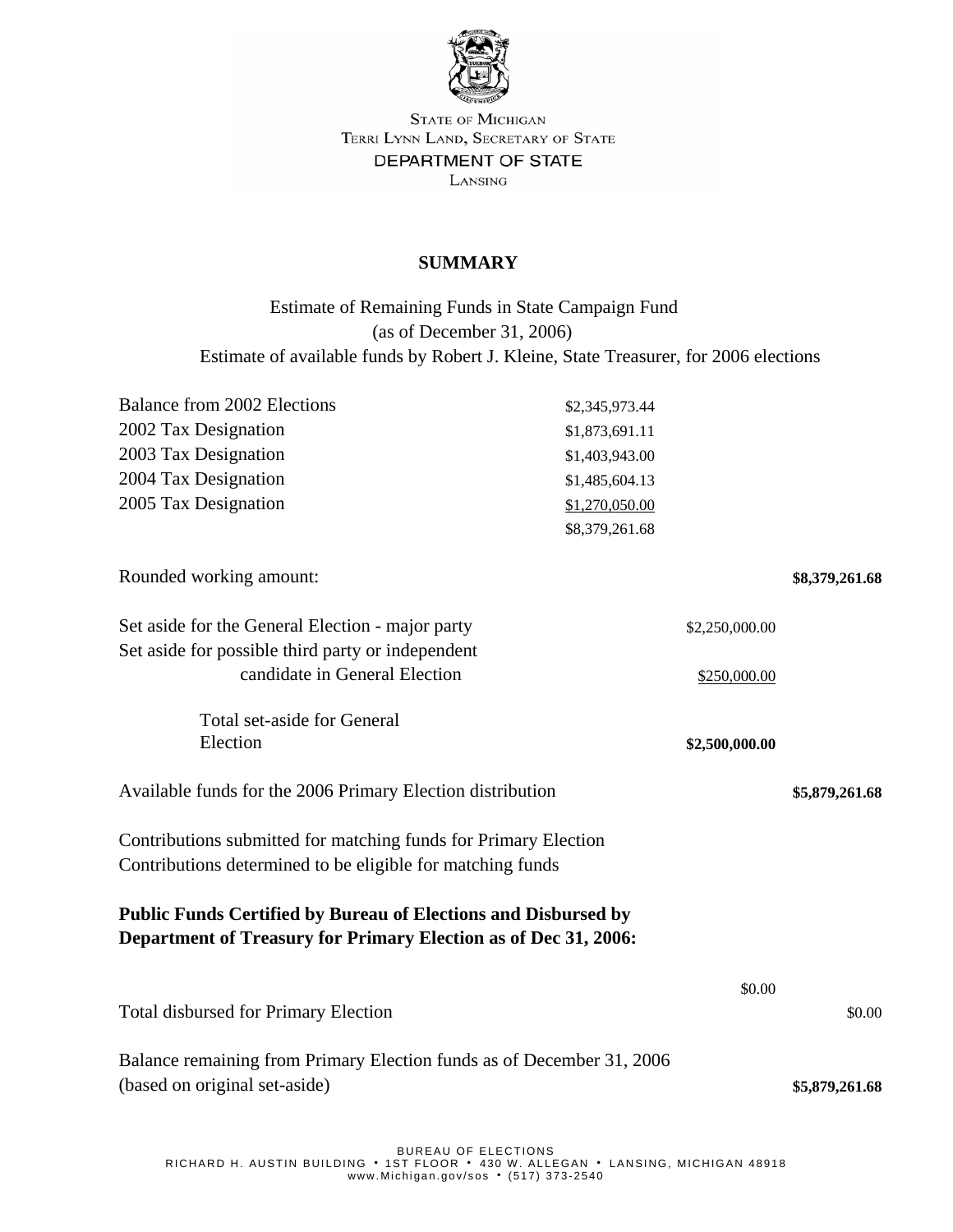#### **GENERAL ELECTION**

| Total original funds set-aside for General Election<br>\$2,500,000.00                                            |                |                |  |  |  |
|------------------------------------------------------------------------------------------------------------------|----------------|----------------|--|--|--|
| General Election Disbursements to Jennifer M. Granholm for Governor <b>ID# 510278-5</b>                          |                |                |  |  |  |
| $15-Aug-06$                                                                                                      | \$56,250.00    |                |  |  |  |
| $29$ -Aug-06                                                                                                     | \$1,068,750.00 |                |  |  |  |
|                                                                                                                  | \$1,125,000.00 |                |  |  |  |
| <b>Total disbursed for General Election</b>                                                                      | \$1,125,000.00 |                |  |  |  |
| Balance remaining of original set-aside for General Election<br>Balance remaining of funds available for Primary | \$1,375,000.00 |                |  |  |  |
| Election                                                                                                         | \$5,879,261.68 |                |  |  |  |
| Estimate of balance remaining in State Campaign Fund<br>as of December 31, 2006                                  |                | \$7,254,261.68 |  |  |  |

Note: MCL 169.261(4) provides that: "An amount equal to the cumulative amounts designated under subsection (2) each year shall be appropriated annually from the general fund of the state to the state campaign fund to be available beginning January 1 and continuing through December 31 of each year in which a governor is elected. The amounts appropriated under this section shall not revert to the general fund but shall remain available to the state campaign fund without fiscal year limitation except that amounts remaining in the state campaign fund in excess of \$10,000,000.00 on December 31 immediately following the gubernatorial general election shall revert to the general fund.

Prepared by Bureau of Elections 6/5/07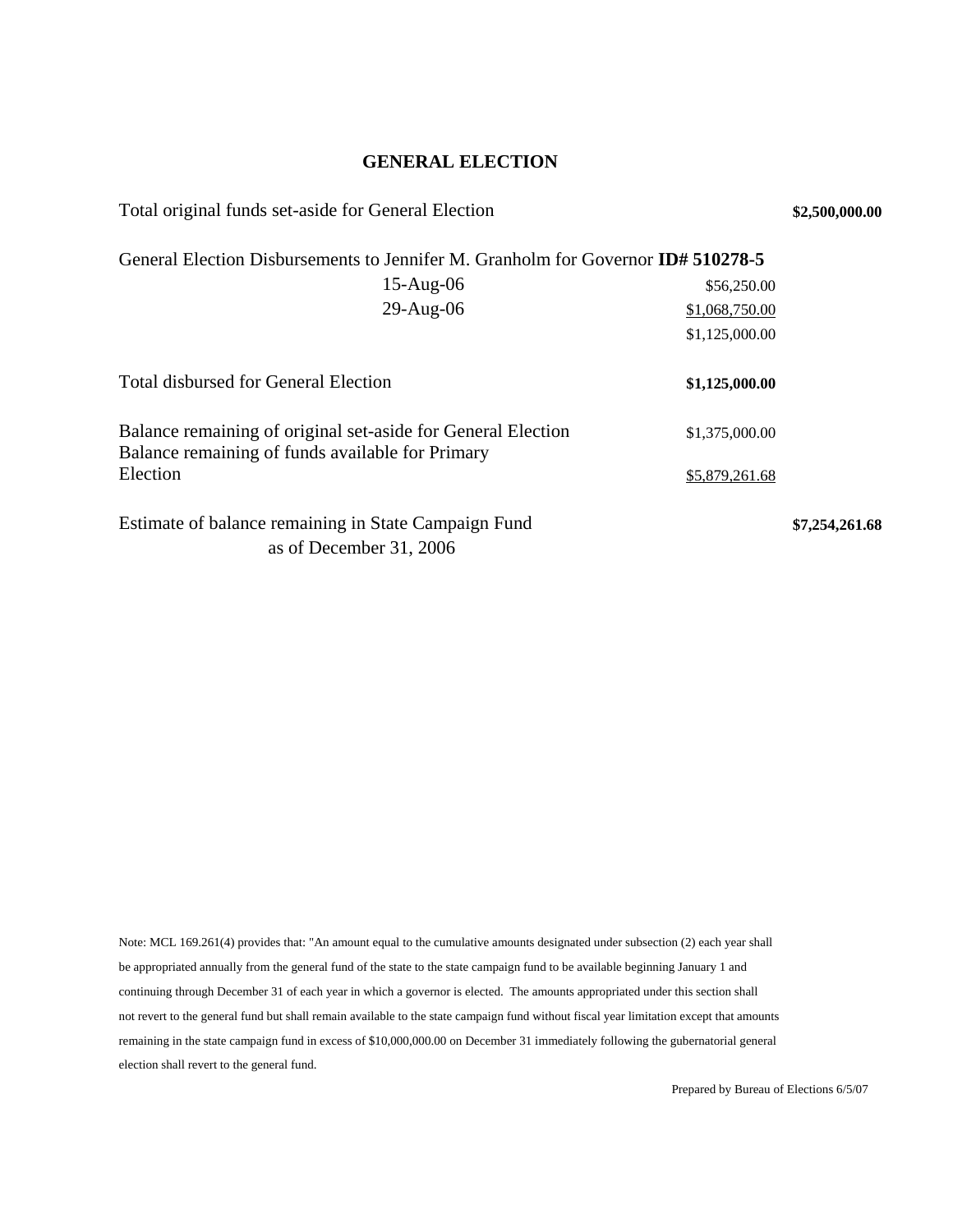## **STATE CAMPAIGN FUND (SCF) DESIGNATIONS**

| <b>TAX YEAR</b> | \$ AMOUNT OF<br><b>NUMBER OF</b><br><b>POTENTIAL</b><br><b>PERCENT OF</b><br><b>DESIGNATIONS</b><br><b>DESIGNATIONS</b><br><b>DESIGNATIONS</b><br><b>DESIGNATIONS</b> |                | PERCENT CHANGE<br><b>IN DESIGNATIONS</b> |       |          |
|-----------------|-----------------------------------------------------------------------------------------------------------------------------------------------------------------------|----------------|------------------------------------------|-------|----------|
| 1976            | 1,303,780                                                                                                                                                             | \$2,607,560.00 | 4,996,671                                | 26.1% |          |
| 1977            | 1,460,000                                                                                                                                                             | \$2,920,000.00 | 5,153,000                                | 28.3% | 12.0%    |
| 1978            | 1,427,200                                                                                                                                                             | \$2,854,400.00 | 5,280,900                                | 27.0% | $-2.2%$  |
| 1979            | 1,422,100                                                                                                                                                             | \$2,844,200.00 | 5,331,900                                | 26.7% | $-0.4%$  |
| 1980            | 1,357,600                                                                                                                                                             | \$2,715,200.00 | 5,158,300                                | 26.3% | $-4.5%$  |
| 1981            | 1,273,300                                                                                                                                                             | \$2,546,600.00 | 5,108,800                                | 24.9% | $-6.2%$  |
| 1982            | 1,042,300                                                                                                                                                             | \$2,084,600.00 | 4,984,000                                | 20.9% | $-18.1%$ |
| 1983            | 952,400                                                                                                                                                               | \$1,904,800.00 | 4,977,900                                | 19.1% | $-8.6%$  |
| 1984            | 899,000                                                                                                                                                               | \$1,798,000.00 | 5,051,800                                | 17.8% | $-5.6%$  |
| 1985            | 918,500                                                                                                                                                               | \$1,837,000.00 | 5,309,400                                | 17.3% | 2.2%     |
| 1986            | 887,800                                                                                                                                                               | \$1,775,600.00 | 5,607,200                                | 15.8% | $-3.3%$  |
| 1987            | 787,600                                                                                                                                                               | \$1,575,200.00 | 5,611,400                                | 14.0% | $-11.3%$ |
| 1988            | 779,000                                                                                                                                                               | \$1,558,000.00 | 5,752,400                                | 13.5% | $-1.1%$  |
| 1989            | 767,300                                                                                                                                                               | \$1,534,600.00 | 5,850,400                                | 13.1% | $-1.5%$  |
| 1990            | 741,903                                                                                                                                                               | \$1,483,805.00 | 5,885,600                                | 12.6% | $-3.3%$  |
| 1991            | 653,000                                                                                                                                                               | \$1,306,000.00 | 5,900,500                                | 11.1% | $-12.0%$ |
| 1992            | 593,000                                                                                                                                                               | \$1,186,000.00 | 5,839,000                                | 10.2% | $-9.2%$  |
| 1993            | 491,925                                                                                                                                                               | \$1,475,776.00 | 5,947,188                                | 8.3%  | $-17.0%$ |
| 1994            | 474,209                                                                                                                                                               | \$1,422,627.00 | 5,951,463                                | 8.0%  | $-3.6%$  |
| 1995            | 439,365                                                                                                                                                               | \$1,318,094.00 | 6,045,990                                | 7.3%  | $-7.3%$  |
| 1996            | 460,818                                                                                                                                                               | \$1,382,453.00 | 6,090,436                                | 7.6%  | 4.9%     |
| 1997            | 469,054                                                                                                                                                               | \$1,407,162.00 | 6,174,786                                | 7.6%  | 1.8%     |
| 1998            | 429,632                                                                                                                                                               | \$1,288,896.00 | 6,173,247                                | 7.0%  | $-8.4%$  |
| 1999            | 393,111                                                                                                                                                               | \$1,179,333.00 | 6,254,269                                | 6.3%  | $-8.5%$  |
| 2000            | 496,840                                                                                                                                                               | \$1,490,520.00 | 6,375,158                                | 7.8%  | 26.4%    |
| 2001            | 534,955                                                                                                                                                               | \$1,604,865.00 | 6,272,307                                | 8.5%  | 7.7%     |
| 2002            | 506,120                                                                                                                                                               | \$1,518,360.00 | 6,230,563                                | 8.12% | $-5.4%$  |
| 2003            | 492,625                                                                                                                                                               | \$1,477,875.00 | 6,195,897                                | 7.95% | $-2.7%$  |
| 2004            | 467,503                                                                                                                                                               | \$1,402,509.00 | 6,230,909                                | 7.50% | $-5.1%$  |
| 2005            | 425,526                                                                                                                                                               | \$1,276,578.00 | 6,268,758                                | 6.79% | $-9.0%$  |

**TOTAL** 23,347,466 \$50,097,526.00 172,010,142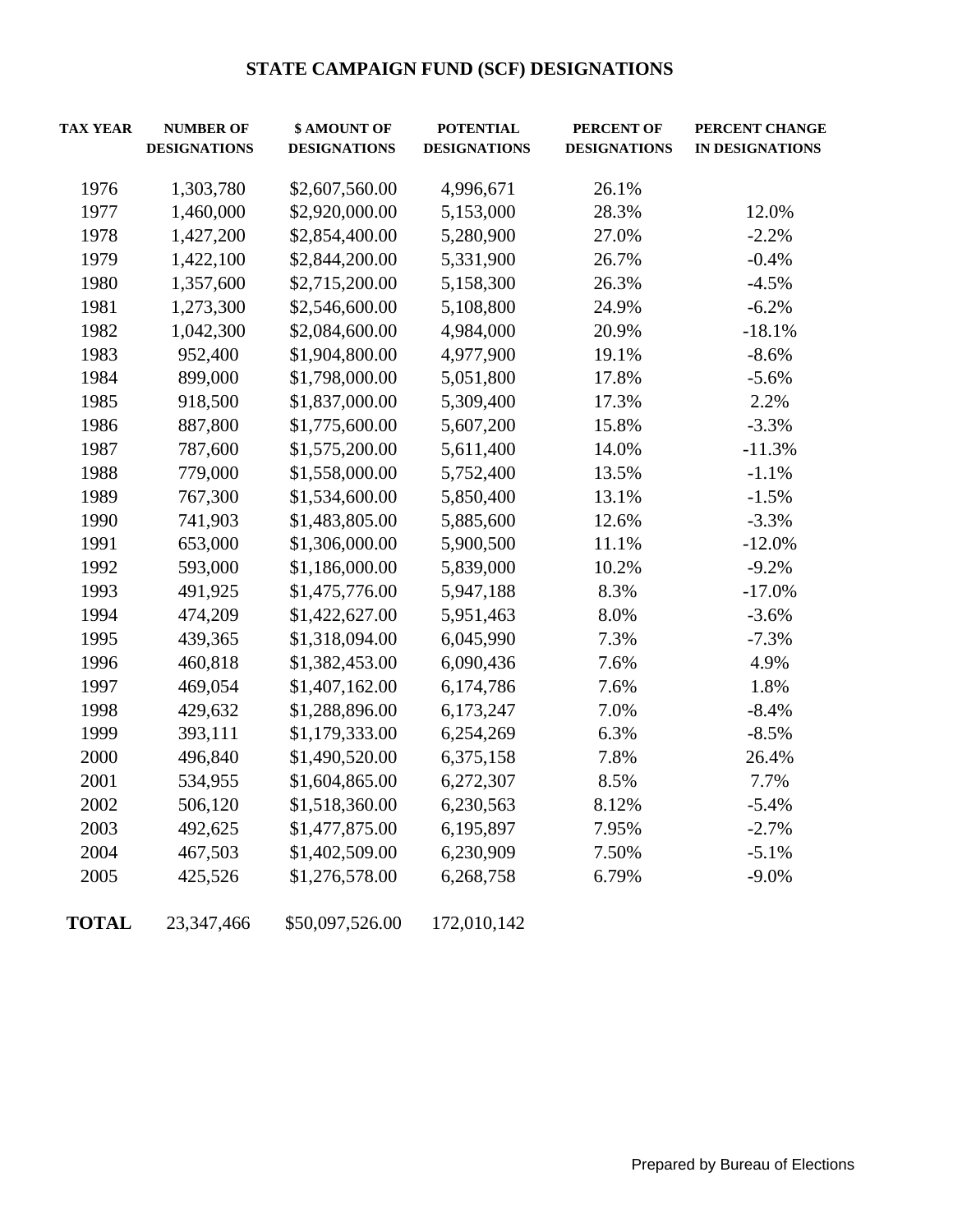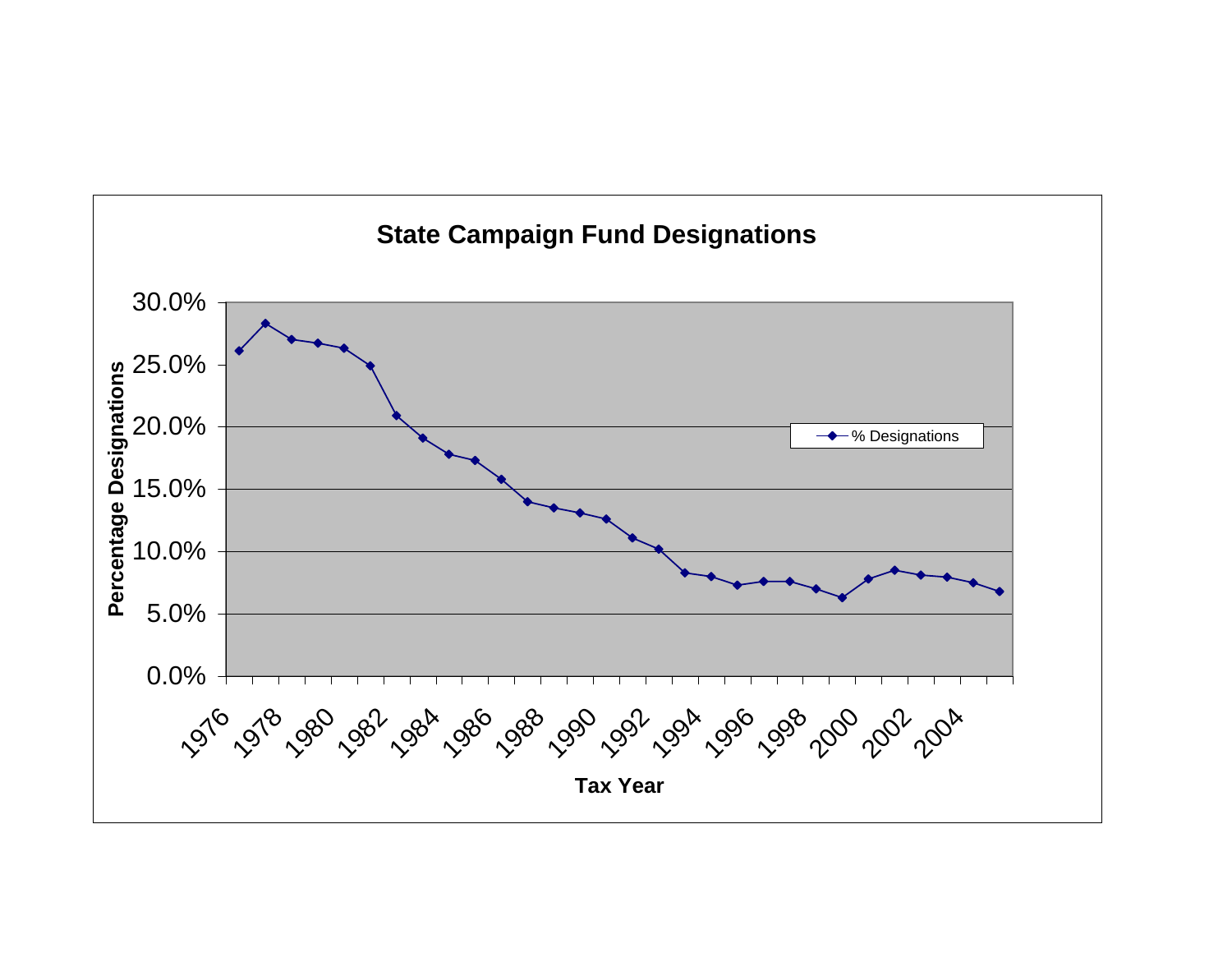

# 2006 Gubernatorial Election Post-Audit Report

| 2006 General<br><b>Candidates</b> | <b>Public Funds</b><br><b>Receipts</b> | <b>Public Funds</b><br><b>Expenditures</b> | <b>Returned</b><br>to State |  |
|-----------------------------------|----------------------------------------|--------------------------------------------|-----------------------------|--|
|                                   | Granholm (D) $$1,125,000.00$           | \$1,125,000.00                             |                             |  |
| Total                             | \$1,125,000.00                         | \$1,125,000.00                             |                             |  |

#### **Total Public and Private Expenditures Subject to \$2 Million Expenditure Limitation (Includes In-kind Contributions)**

 Note: The \$2,000,000 expenditure limit provided by section 67 of the MCFA, MCL 169.267, is waived due to contributions in excess of \$340,000.00 from Dick Devos on October 3, 2005.

CLT 06/05/07 PF Post Audit